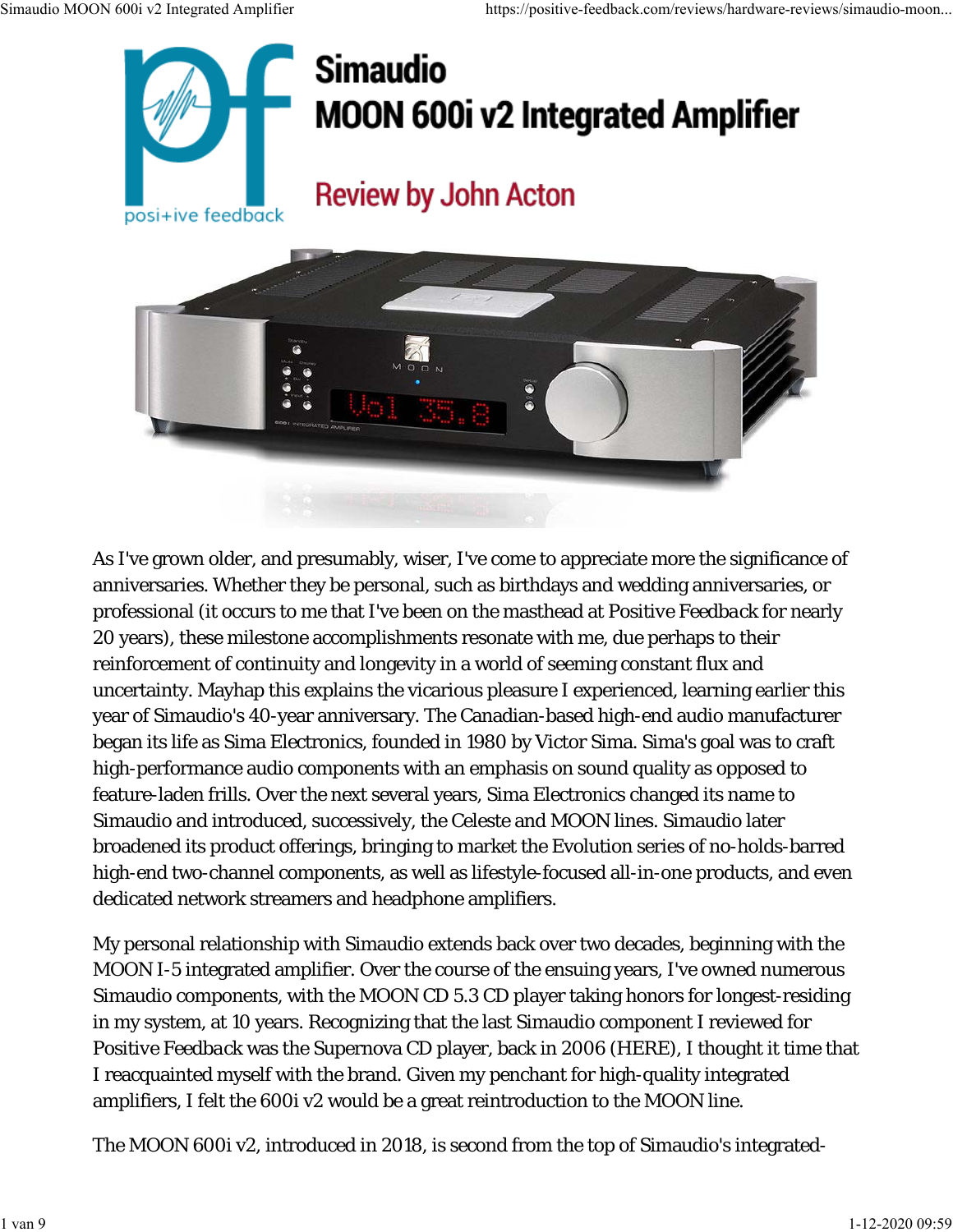amplifier lineup, and supplants the original 600i, which had previously been in production from 2010. In this day and age of Swiss-army-knife amplification, whereby integrateds frequently come bundled with digital-to-analog converters, streaming / network capabilities, phono stages, and headphone outputs, the 600i v2 represents something of an anomaly, being an analog-only component, with its focus strictly on line-level amplification duties.

Possessing fully-balanced, complementary circuitry from input to output, the 600i v2 integrated amplifier employs numerous Simaudio proprietary technologies. The 600i v2 utilizes a Simaudio-developed "Lynx" circuit to eliminate the global-feedback loop. By eschewing overall feedback in its amplifier stage, the MOON virtually eliminates transientintermodulation distortion (which Simaudio's engineers believe to be more detrimental to an amplifier's sonic signature than the more-commonly-measured harmonic distortion). The Lynx circuit reduces interaction interference from the speaker to the amplifier, resulting in real-time amplification, a more accurate tonal rendition, and elimination of phase errors associated with the application of global feedback. The 600i v2 also makes use of the Simaudio M-eVol2 volume control, which employs a R-2R resistor-ladder multiplyingdigital-to-analog converter (MDAC) operating in the analog domain. The M-eVol2 is said to introduce no sonic degradation at any setting, while providing for very precise volume manipulation (down to 0.1 dB) across 530 steps. The 600i v2 is completely dual-mono in nature, from the preamplifier stage through to the power-amplifier stage, even down to the power supply, with its twin 400VA toroidal power transformers and 80,000 microfarads of storage capacitance.

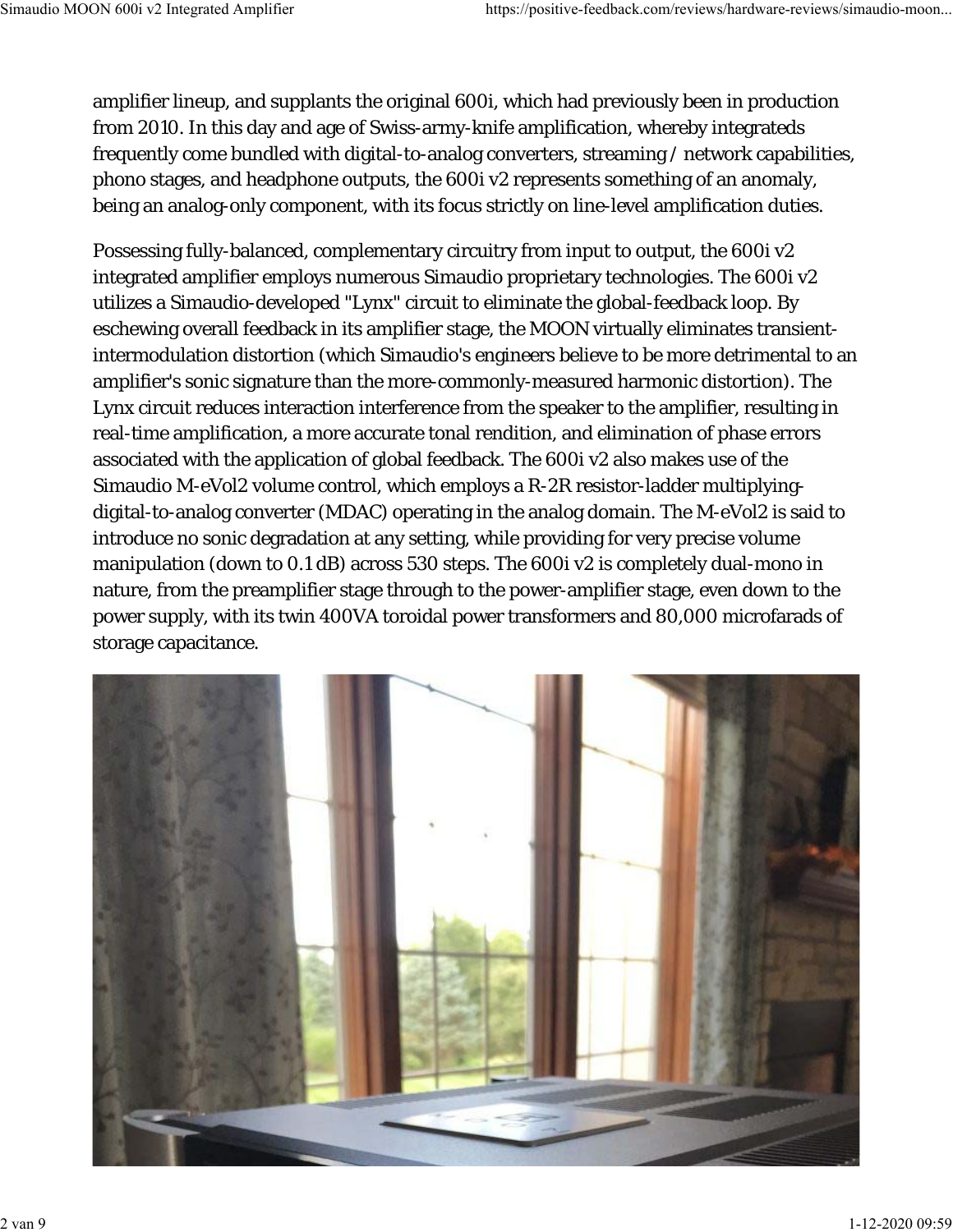

From a design perspective, the 600i v2 differs from the original 600i in assimilating Simaudio's discoveries made in developing the flagship 888 mono-block power amplifier. Simaudio endowed the 600i v2's power supply with upgraded reservoir capacitors and made key changes in the preamplifier stage, including the employment of new high-speed semiconductors.

The MOON 600i v2 integrated amplifier may not include digital or phono accoutrements, but it is nevertheless feature-laden. The 600i v2 allows its owner to label inputs, offset gain up to 10 dB for any input, disable unused inputs, and establish a maximum volume-level threshold for any input. The 600i v2 also allows users to configure any input for hometheater pass-through applications, whereby the volume control and associated gain stage are completely bypassed.

Externally, the construction, build quality, and appearance of the 600i v2 befit its membership in Simaudio's upper range of product offerings. Measuring 18.75" wide by 4" high by 18.1" deep, and weighing 40lbs, the 600i v2's external appearance is both elegant and bold. The front panel includes a large red dot-matrix display, which can be dimmed or turned off, as well as a chunky rotary knob that does double-duty as volume control and mechanism for the user to scroll through various software-configuration functions. The front panel also includes push-button controls for selecting inputs, adjusting balance, muting the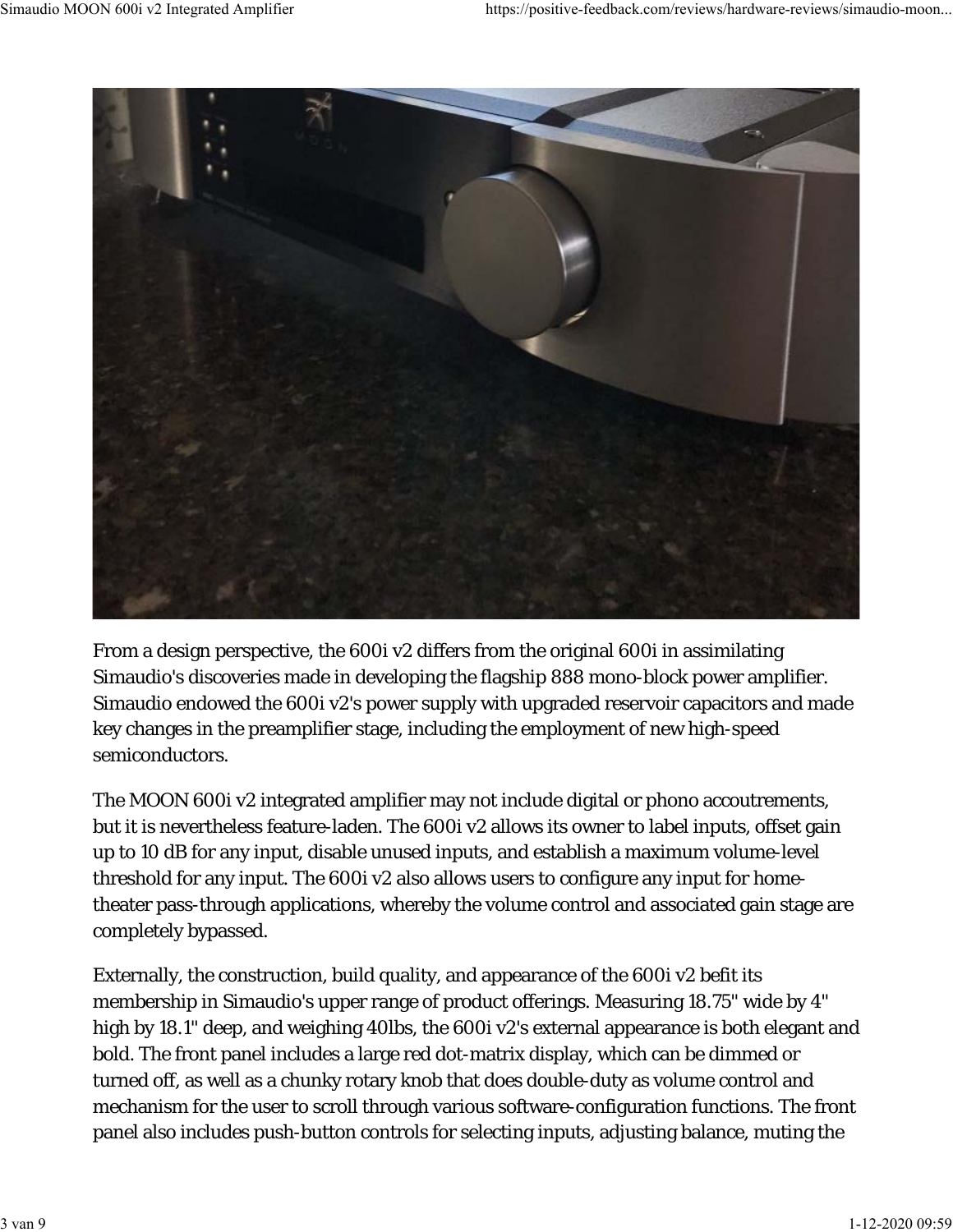output, adjusting the display illumination, and placing the amplifier in standby mode. Two additional buttons allow the user to access the setup menu and confirm settings. The supplied remote control duplicates these functions and includes several more that support Simaudio's digital products; the remote includes back-lighting and vibration features for ease-of-use in darkened environments (these battery-depleting functions can be disabled). Around the back, the 600i v2 includes high-quality connectors for line-level sources (one balanced XLR and four single-ended RCA), unbalanced RCA preamp outputs, and two WBT five-way speaker-binding posts. The customary IEC AC inlet is also present, along with several connectivity options for linking the 600i v2 to other Simaudio components for centralizing control through the amplifier.

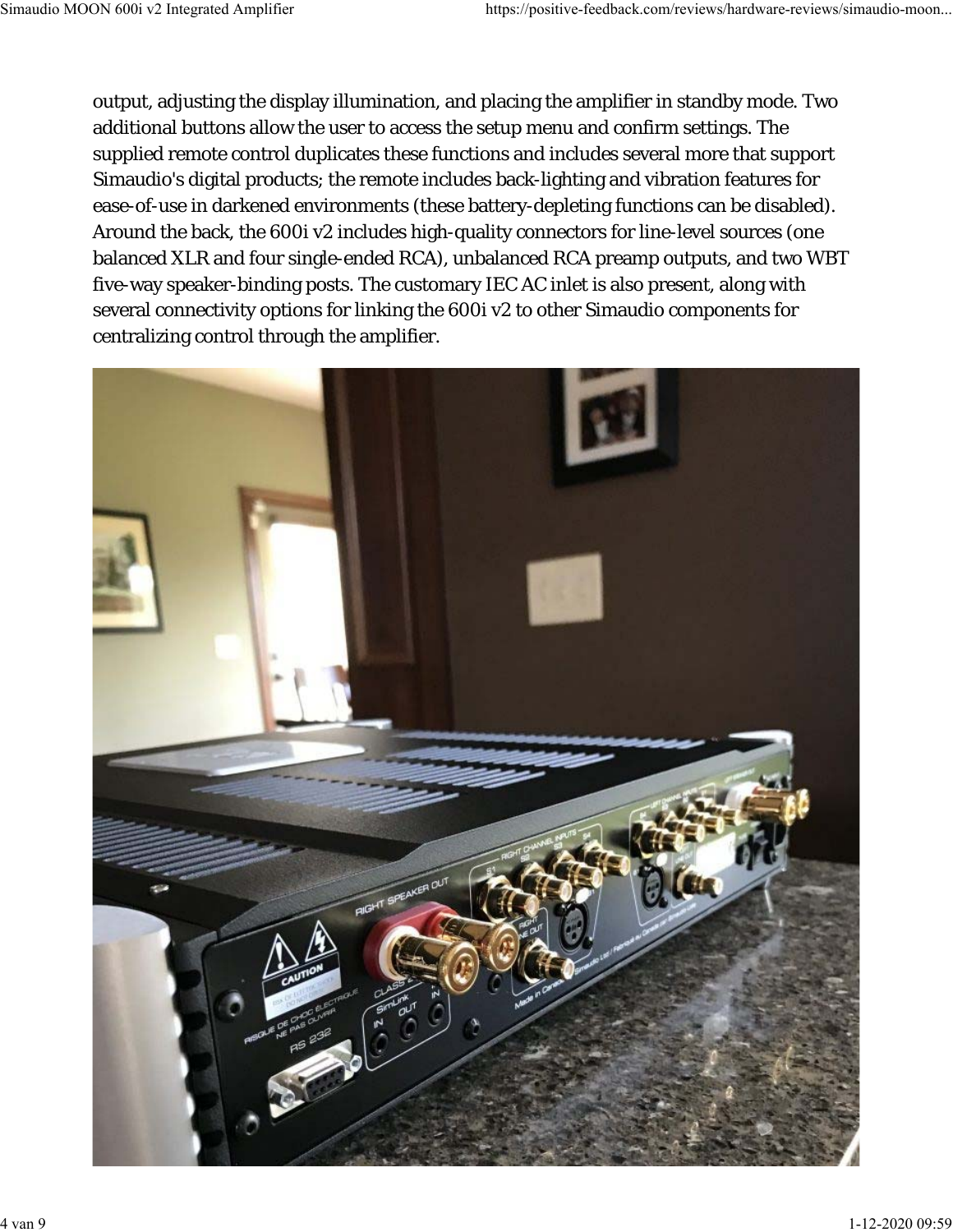

The MOON 600i v2 integrated amplifier is a class-AB design that delivers 125 watts per channel into an 8-ohm load, doubling output to 250 watts per channel into a 4-ohm load. The first five watts of the 600i v2's output are said to be in class-A. Simaudio recommends that the 600i v2 break in for a minimum of 400 hours to achieve optimum performance, and that the amplifier be powered up continuously (placing the 600i v2 into standby mode disconnects the input stage and disables the display, leaving all preamplifier and amplifier stages under power and warmed up).

During the course of the review period, my system comprised the Marantz SA-10 SACD player, Focal Sopra 1 and Audio Physic Tempo plus loudspeakers, Kimber Kable Select KS-1036 and Nordost Heimdall 2 interconnects, Kimber Monocle X and Nordost Heimdall 2 speaker cables, Audience aR2p-T4 power conditioner, Au24 SE-i power cords and Hidden Treasure AC outlet. All components were placed on a SolidSteel 6.2 Audio Table, with Symposium Acoustics Rollerblock Jr HDSE footers. Acoustic treatments were by GIK Acoustics.

MOON components are renowned for their lengthy break-in times, and my previous experiences with Simaudio gear preconditioned me to expect a trying period while the 600i v2 came on song, but in this I was pleasantly surprised. The 600i v2 sounded good right out of the box, if a bit bland and uninvolving. Within the first 100 hours, the amplifier opened up remarkably, gaining cohesion and transparency. As the hours continued to pile up over the ensuing weeks of continuous play, the 600i v2 improved incrementally, but absent were the radical performance swings I'd witnessed with previous Simaudio components.

Once fully broken in, the Simaudio MOON 600i v2 integrated amplifier played music with beguiling levels of clarity and incisiveness. I was struck first and foremost by the unfettered nature of the 600i v2's spatial presentation. Never before have I experienced sonic imaging so utterly divorced from the loudspeakers as with the MOON amplifier in situ. Listening to "Train in the Distance" from Paul Simon's *Hearts and Bones* release (Warner 23942-2), I noted that the soundscape expanded in all directions, with the music swelling to fill the room. On the "Rene and Georgette Magritte With Their Dog After the War" cut from the same CD, the background vocals were convincingly in the room, positioned as they were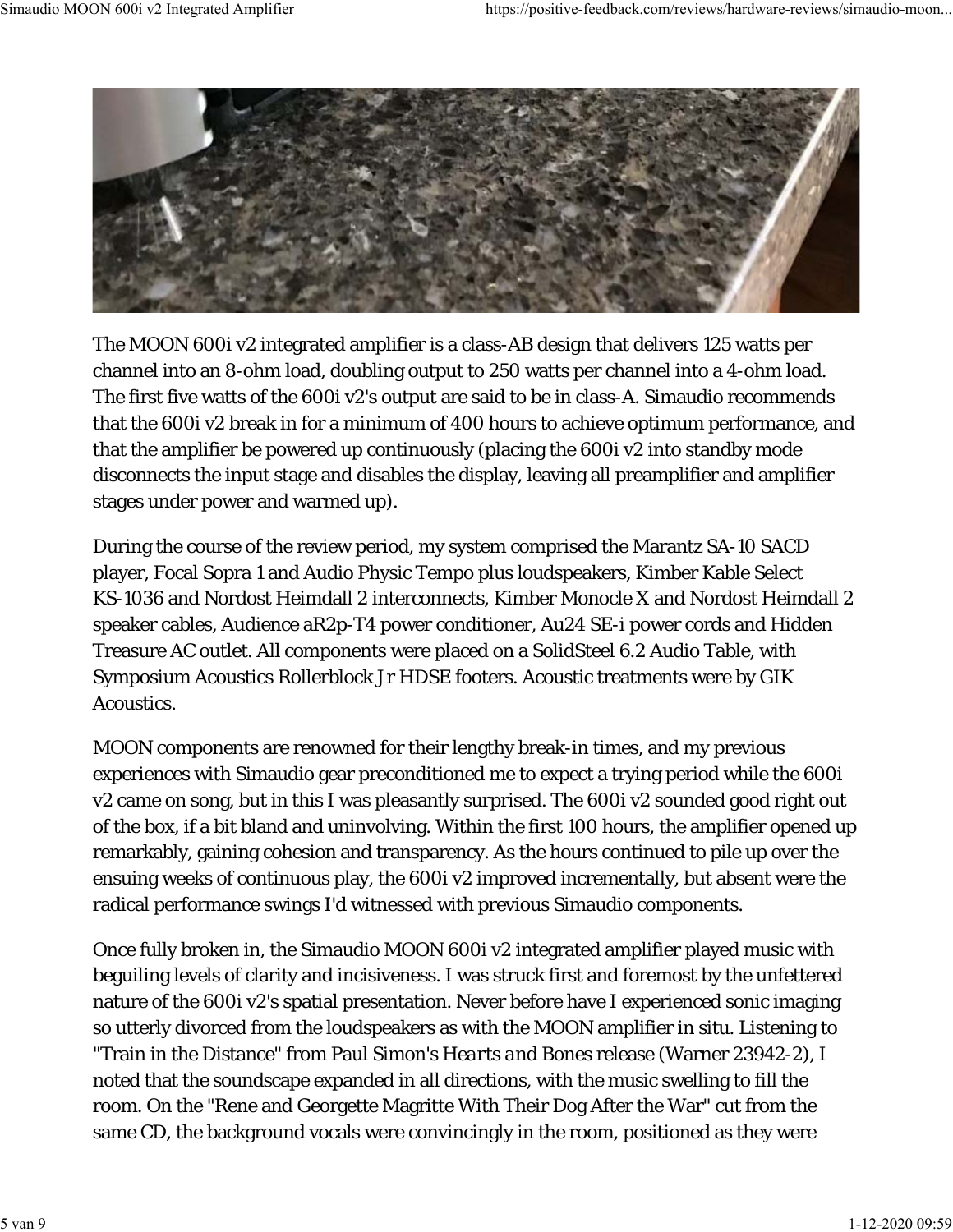behind Simon, whose upfront vocal was more dimensional and tangible than I'd ever witnessed. For this listener, who places a high degree of importance on imaging and soundstaging, the 600i v2's performance was revelatory.

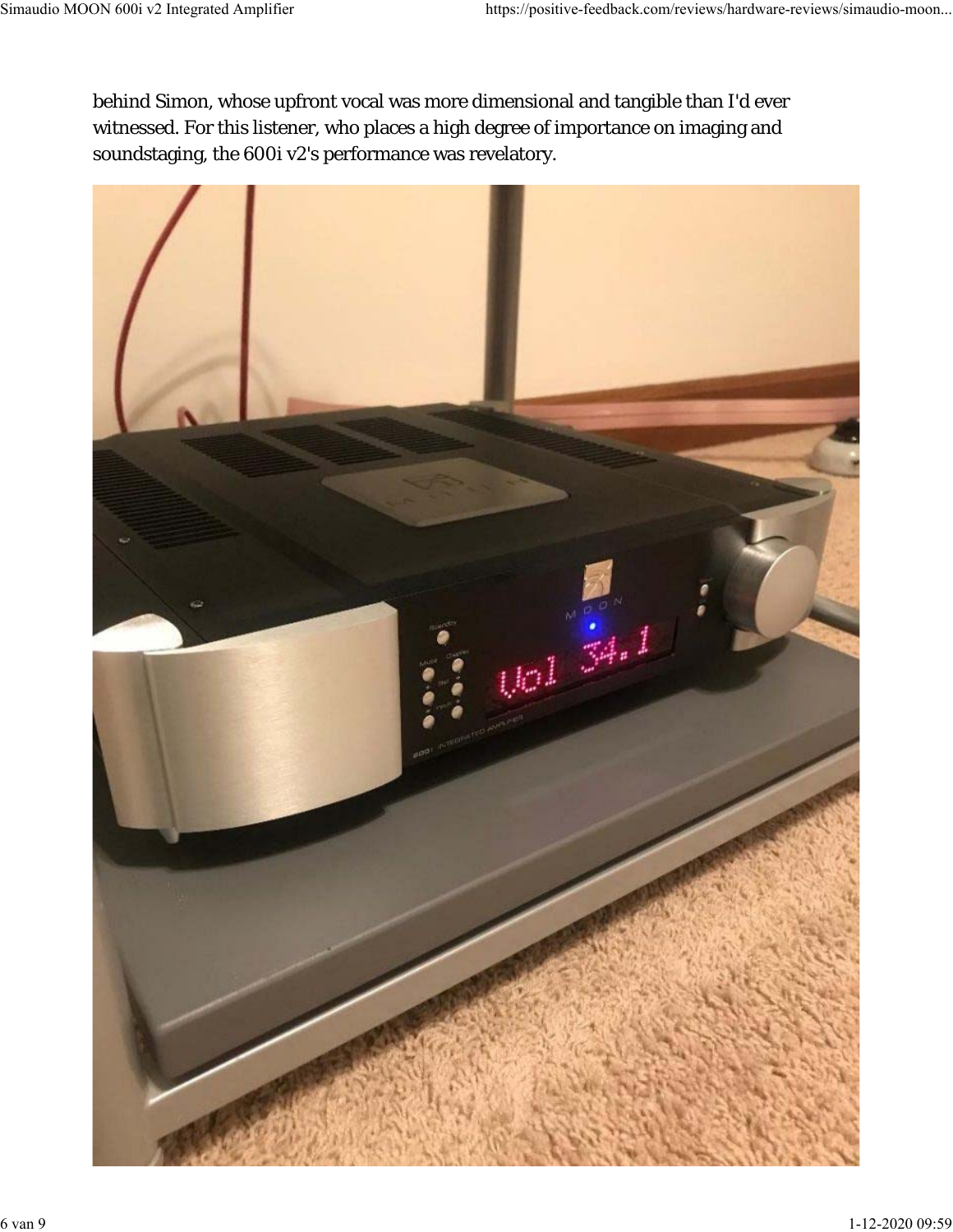Deborah Holland is known principally as songwriter and vocalist for the late-80s pop supergroup Animal Logic, which, aside from Holland, comprised bassist Stanley Clarke and drummer Stewart Copeland. Holland has also released several solo albums, which, in addition to being musically exceptional, are also generally pristinely recorded. Holland's vocal on "Bad Girl Once (Soccer Mom Now)" from her *Bad Girl Once* CD (RageOn Records ROR0001) showcased the expressive and liquid nature of the 600i v2's midrange. Holland's voice was rendered with a sense of unforced clarity that, combined with a sublime truth-oftimbre, imbued the performance with a profound sense of verisimilitude. Similarly, Jay Beckenstein's saxophone on the title track of Spro Gyra's *Morning Dance* release (MCA Records MCAD-37148) was reproduced with a sense of consummate naturalness, a perfect amalgam of bite and burnished warmth, that enabled me to more easily suspend my disbelief that Beckenstein wasn't actually playing in my room.

The Simaudio MOON 600i v2 was unparalleled in my experience at unraveling complex, multi-tracked mixes, lifting and segregating individual threads from the broader cacophony of instrumentation. "Ice Train" from Ashra's *Correlations* CD (Virgin CDV-2117), is a busy track, adding layer upon layer of guitar and synthesizer as the song builds to its climax. The 600i v2, more than any amplifier I've experienced, kept these disparate threads from becoming a jumbled morass. I was able to clearly pick out the individual lead lines from the myriad background sequencer, bass guitar, rhythm guitar, and percussion parts. A key contributor to the 600i v2's ability to navigate complex mixes was its uncanny sense of speed and rhythmic agility. The Simaudio integrated possessed a propulsive ease that drove music forward in a very engaging way. The 600i v2 played and let go of musical notes in a captivating manner, making for very enthralling listening experiences. The myriad of sonic effects at the beginning of "The Waiting Room" from Genesis' *The Lamb Lies Down on Broadway* (Atlantic 82677-2) erupted in my room with explosive realism, and Tony Banks' frenetic synthesizer solo in "Riding the Scree" from the same album was rendered with a crystalline purity as the 600i v2 reproduced each note with a vivacity that had me locked into the performance.

The Simaudio 600i v2 integrated amplifier excelled at reproducing treble instruments. Whether it was Bill Bruford's cymbal work on "One More Red Nightmare" from King Crimson's *Red* CD (Inner Knot KCSP 7) or the plangent violin on "Searching for Lambs" from Steeleye Span's *Tempted and Tried* release (Shanachie 64020), the 600i v2 reproduced the highest frequencies with air and seemingly limitless extension, with no accompanying grit or glare. At the other end of the frequency spectrum, the 600i v2 played back bass instrumentation with depth, tautness, and true dynamic aplomb. If the 600i v2 could be considered to have any chinks in is armor, however, it was in this aspect of its performance. When it came to bass reproduction, the Simaudio integrated played it straight—there was no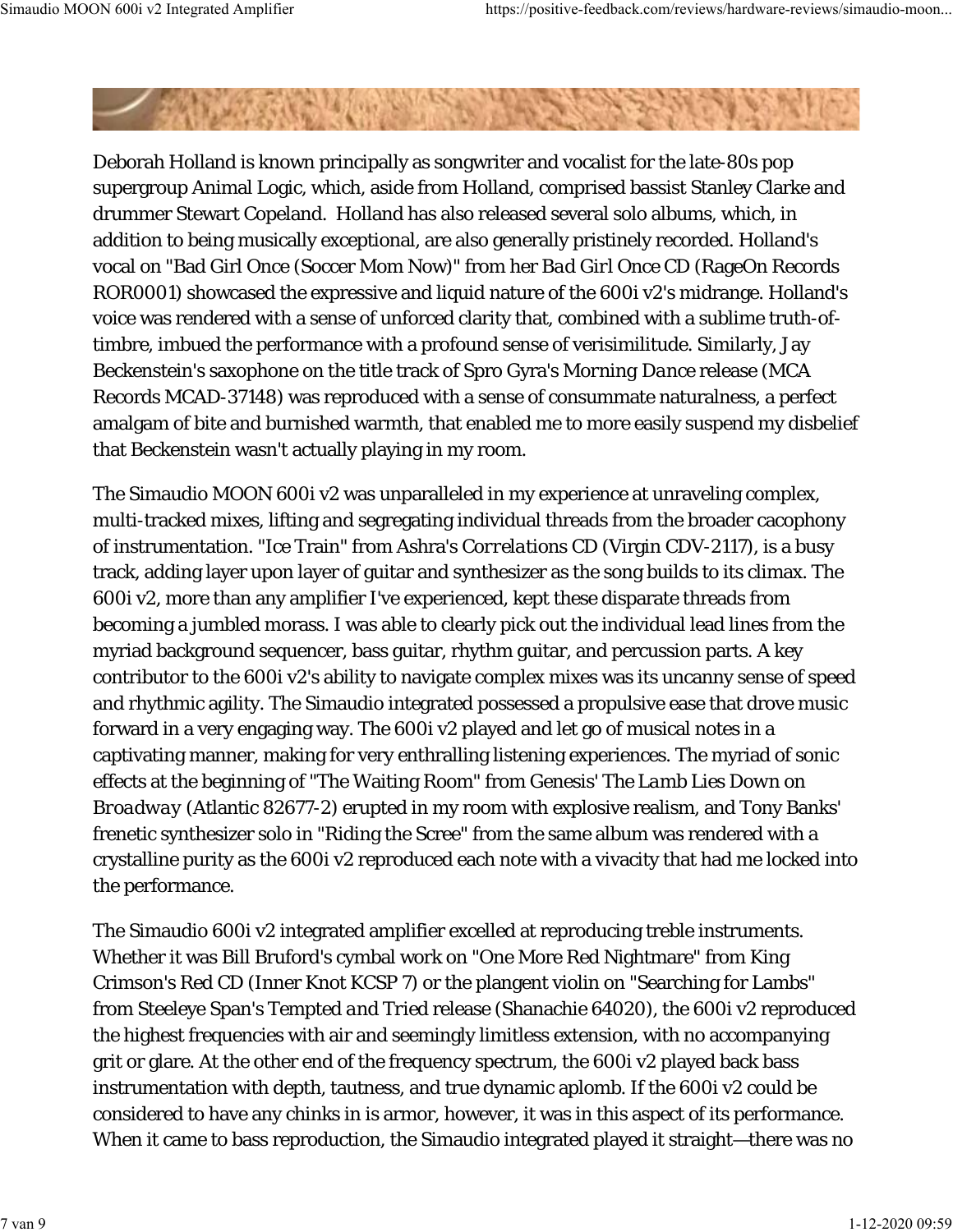euphony or warming up of the mid-bass or lower-midrange regions. Potential purchasers seeking a warm or overly-full presentation may be put off by the MOON's neutrality.



I was able to compare the Simaudio 600i v2 to two integrated amplifiers, the AVM A3.2, retailing for \$4800, and the conrad-johnson CA-150, which retailed for \$6,500 prior to going out of production. The AVM A3.2's class-D topology is very different from that of the class-AB MOON 600i v2. Additionally, the AVM provides tone and loudness-compensation controls, as well as the ability to add onboard digital-to-analog-converter, phono-stage, and/or FM-tuner modules. The AVM is rated to deliver 100 watts per channel into an 8-ohm load. The A3.2 has been my reference amplifier for the past two years, primarily on account of its uncanny transparency, resolution, and ability to get out of the way of the music. The 600i v2, however, bettered the A3.2 by virtue of being even more transparent, more resolving, and, at the same time, more communicative and involving. More extended at both frequency extremes, the 600i v2 also surpassed the A3.2 with its expressive midrange reproduction. The conrad-johnson CA150 proved to be an interesting counterpoint to the Simaudio 600i v2. The CA150 combines a passive linestage with a high-sensitivity class-AB power amplifier. Like the Simaudio, the conrad-johnson does not possess a phono stage or onboard digital capabilities. The CA150's power rating is a comparable 135 watts per channel into an 8-ohm load. Sonically, the CA150 possessed a liquid, golden midrange that contrasted with the 600i v2 more immediate and expressive presentation. The CA150's soundstage presented itself further behind the speakers, but lacked the 600i v2's inimitable ability to float images independent of each other and the loudspeakers. Dynamics were better rendered via the 600i v2, which was also more robust at the frequency extremes. Of significant note, however, is the 600i v2's overall veracity and sheer lack of artifice, which not only exceeded the performance envelope of the AVM and conrad-johnson integrateds, but also that of every amplifier I can recall experiencing in my system.

Over the course of nearly two decades in my tenure as reviewer for *Positive Feedback*, I've amassed considerable experience with integrated amplifiers, having owned, auditioned or